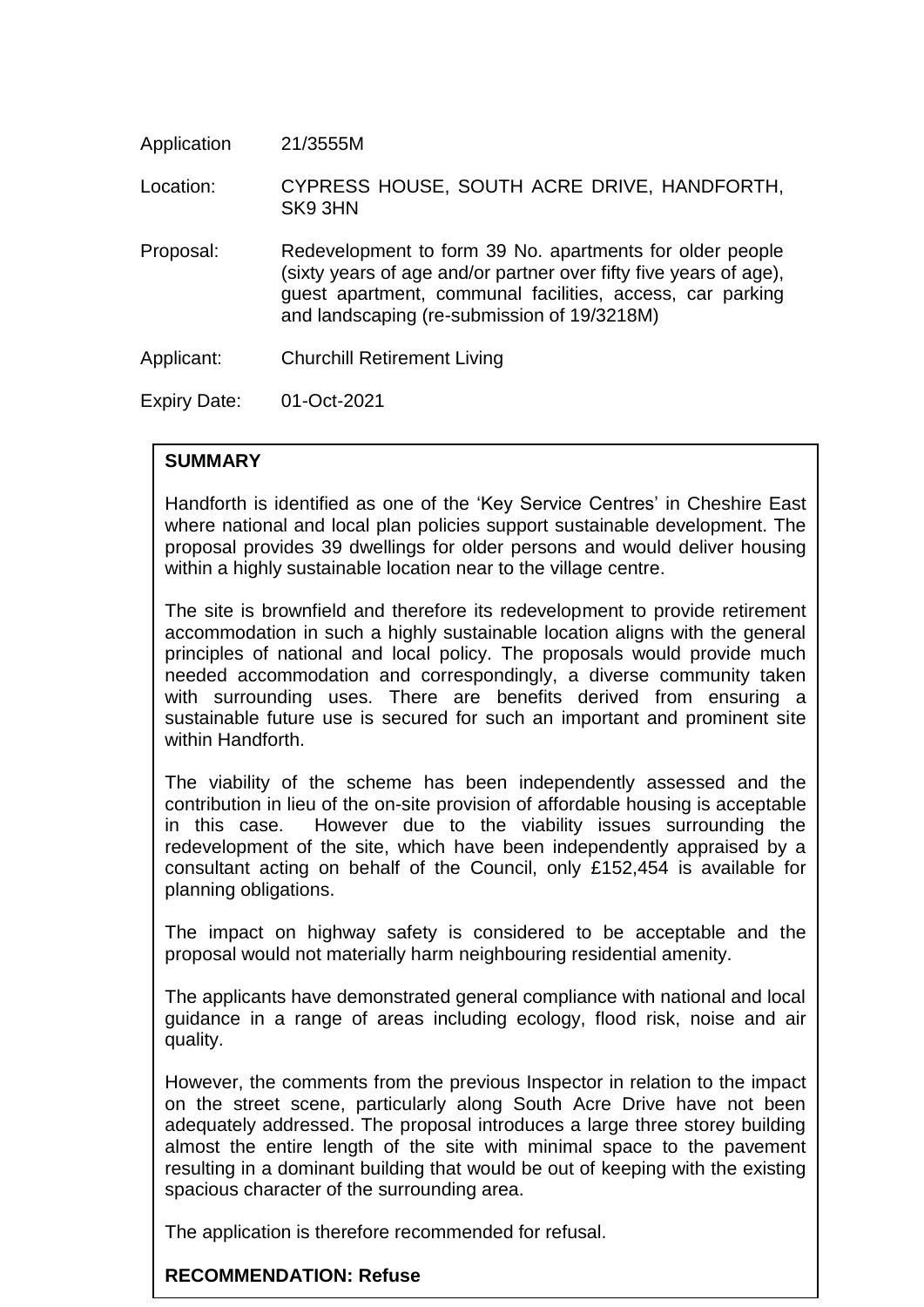# **DESCRIPTION OF SITE AND CONTEXT**

The site to which the application relates is located off Wilmslow Road, Handforth; the site currently comprises a former care home, which provided 31 bedrooms and has been vacant since 2006.

The site is located within a Predominantly Residential Area, as defined in the Local Plan. There are some existing trees, mainly along the western boundary of the site. A public house and hotel are situated to the south of the site (with associated car parking area), a three-storey apartment block and singlestorey community hall to the east of the site and two-storey residential properties to the north and west of the site (mainly terraced and semidetached).

# **DETAILS OF PROPOSAL**

Full planning permission is sought for the demolition of a redundant Nursing Home known as "Cypress House" and the erection of a replacement building comprising 39no. apartments of retirement living housing (use class C3), with associated landscaping and car parking.

# **RELEVANT HISTORY**

- 19/3218M Proposed 45 no. retirement apartments, guest apartment, communal facilities, access, car parking and landscaping Refused 11 September 2020 – appeal dismissed 28 April 2021
- 16/2614M Demolition of the existing building and construction of new apartment block. **Withdrawn**
- 15/1581M Demolition of redundant Nursing Home known as "Cypress House" and erection of 13No. 2 bedroom houses and associated highway and landscaping works **Withdrawn**

# **POLICIES**

# **Cheshire East Local Plan Strategy – adopted 27th July 2017**

- MP1 Presumption in Favour of Sustainable Development
- PG1 Overall Development Strategy
- PG2 Settlement Boundaries
- PG7 Spatial distribution of development
- SD1 Sustainable development in Cheshire East
- SD2 Sustainable development principles
- IN1 Infrastructure
- IN2 Developer Contributions
- SC1 Leisure and Recreation
- SC3 Health and Well-Being
- SC4 Residential Mix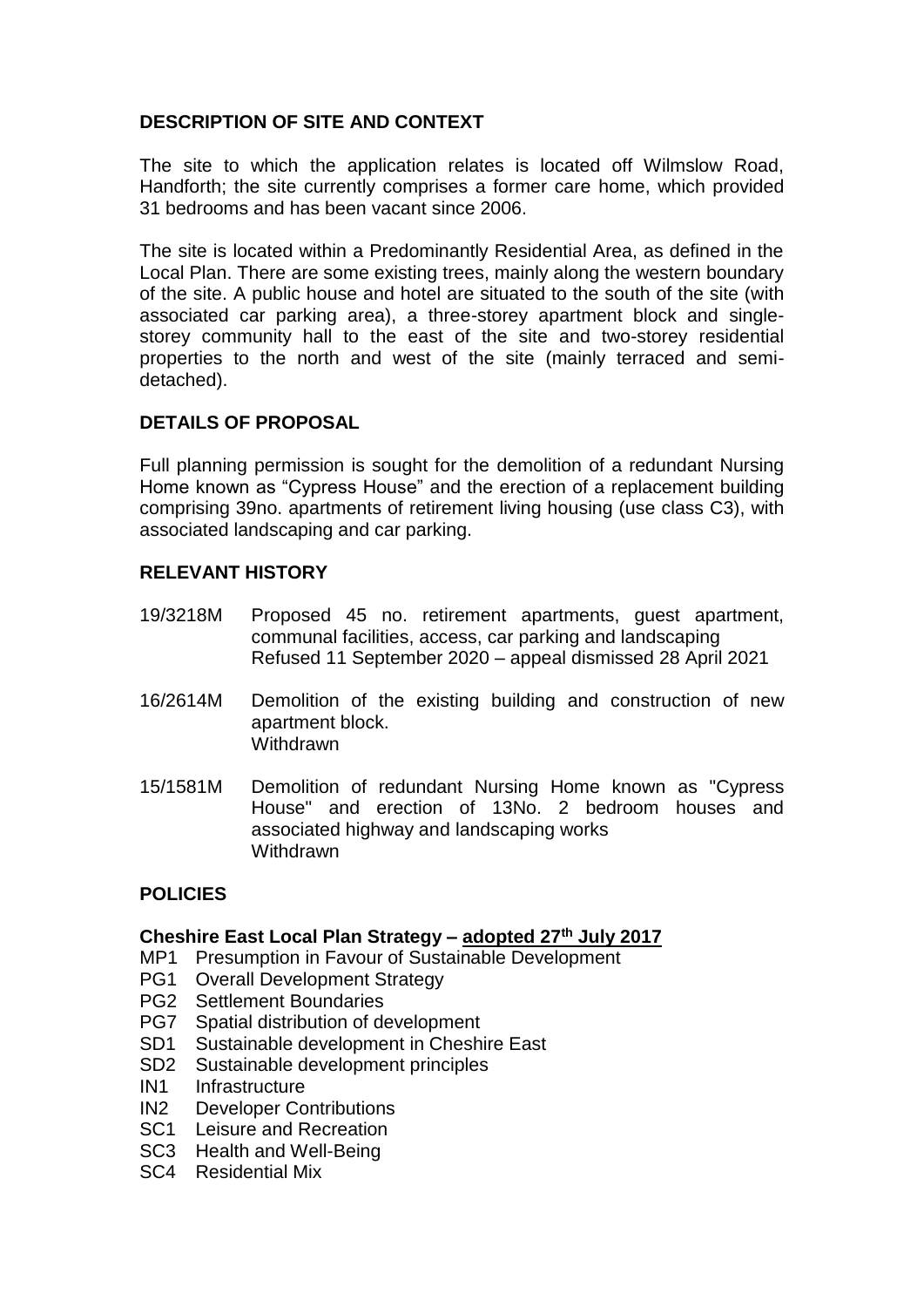- SC5 Affordable Homes
- SE1 Design
- SE2 Efficient Use of Land
- SE3 Biodiversity and Geodiversity
- SE4 The Landscape
- SE5 Trees, Hedgerows and Woodland
- SE6 Green Infrastructure
- SE8 Renewable and Low Carbon Energy
- SE9 Energy Efficient Development
- SE12 Pollution, Land Contamination and Land Instability
- SE13 Flood risk and water management
- CO1 Sustainable travel and transport
- CO4 Travel Plans and Transport Assessments

Appendix C – Parking Standards

# **Saved Macclesfield Borough Local Plan Policies**

- NE11 (Nature conservation interests)
- RT5 (Open Space Standards)
- RT6 (Recreation/Open Space Provision)
- H9 (Occupation of Affordable Housing)
- DC3 (Amenities of residential property)
- DC6 (Circulation and Access)
- DC8 (Landscaping)
- DC9 (Tree protection)
- DC35 (Materials and Finishes)
- DC36 (Road layouts and circulation)
- DC37 (Landscaping in housing developments)
- DC38 (Space, light and Privacy)
- DC41 (Infilling housing or redevelopment)
- DC63 (Contaminated land)

# **Handforth Neighbourhood Plan**

- H1 New housing in Handforth
- H2 Providing Appropriate House Types, Tenures and Sizes to meet Local **Needs**
- H8 Landscape and Biodiversity
- H9 Trees and Hedgerows
- H11 Encouraging High Quality Design
- H12 Surface water management
- H16 Congestion and Highway Safety
- H18 Promoting sustainable transport

# **Other Material Considerations**

National Planning Policy Framework (NPPF) National Planning Practice Guidance (NPPG) The Cheshire East Borough Design Guide (2017) Cheshire East Parking Standards - Guidance Note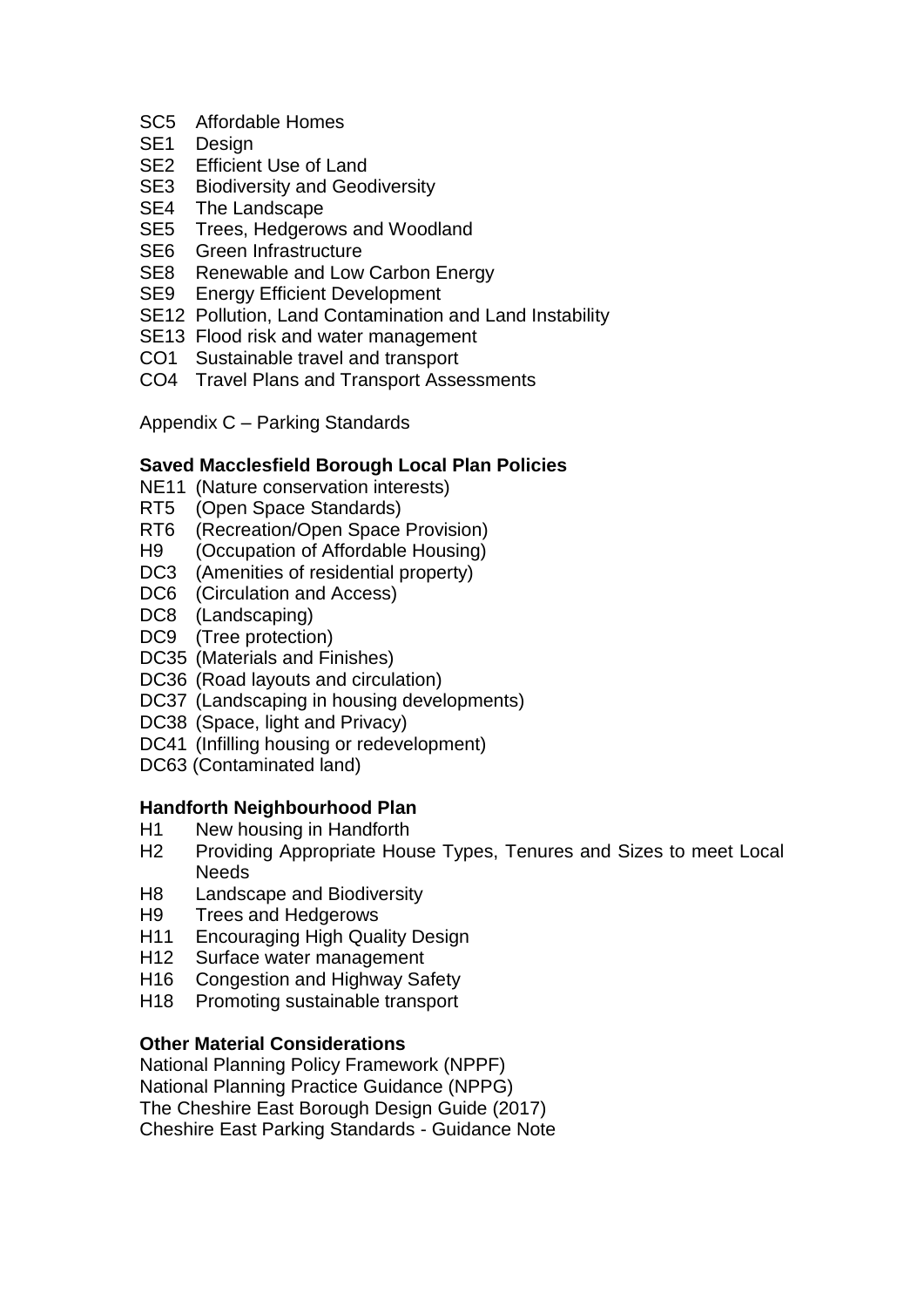# **CONSULTATIONS (External to Planning)**

**Head of Strategic Infrastructure -** No objections subject to conditions relating to the retention of parking spaces, the new access and a construction traffic management plan

**Environmental Health -** No objections subject to conditions and informatives relating to electric vehicle infrastructure, travel planning, noise mitigation, use of low emission boilers, construction environmental management plan, dust control and contaminated land.

**United Utilities** - No objections, subject to foul and surface water drainage being connected on separate systems, the submission of a surface water drainage scheme and a sustainable drainage management plan.

**Strategic Housing Manager -** No objection subject to the contribution for affordable housing

**Education -** No contributions required

**Lead Local Flood Authority -** No objections subject to condition

**ANSA -** A contribution would be required for Public Open Space and for Recreation and Outdoor Sport.

**Environment Agency -** No objection subject to a condition relating to foul and surface water drainage

**Manchester Airport** – No objections

**NHS East Cheshire CCG** – No comments received

**Handforth Town Council:** Recommend refusal on the following grounds:

- No significant change or reduction in the number of apartments to improve the parking provision in the area around South Acre Drive. In the application the applicant notes that a nearby car park can be used – this is a CEC owned car park and finds itself at capacity on most days, a car parking assessment for Handforth support this fact
- Application does little to address the requirement for increased amenity space for residents of the proposed development as referred to in the Appeal Decision, and would conflict with CELPS Policy SD2 and HNP Policy H11 which requires appropriate amounts of open space and amenity space.
- Out of character does not address Inspector's comments "*Proposal would be three storeys and there would be a greater length of building close to the back of the pavement along South Acre Drive than currently exists. Furthermore, the building would continue around the*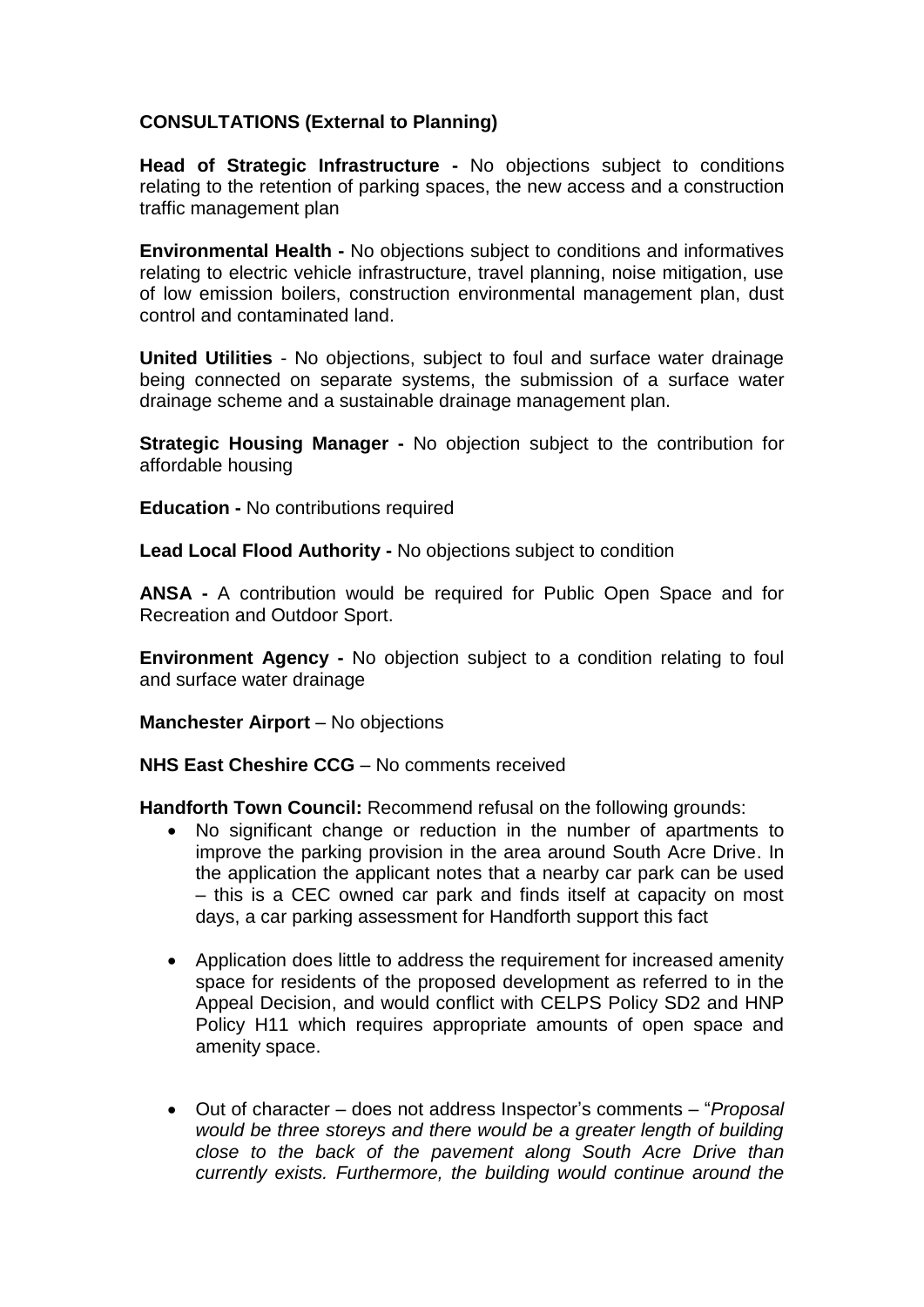*corner of the junction with Wilmslow Road and would introduce a substantial built form on a currently spacious corner. This existing space is a visually valuable part of the street scene and is reflected by the lawn and trees on the opposite corner of South Acre Drive/Wilmslow Road. I note the appellant's comments about the scale and massing not being part of the Council's reason for refusal, but these matters are intrinsically linked to the provision of, and need for, landscaping."*

*For the above reasons, the lack of space available for landscaping would create an unbalanced appearance at the junction of South Acre Drive/Wilmslow Road and would lead to the proposed building uncharacteristically dominating the street-scene. The proposed planting could not mitigate the physical presence of the building and the lack of space around it.* 

*Proposal would harm the character and appearance of the area and would conflict with CELP Policies SD2 and SE4; and HNP Policies H8 and H11 which, in combination, seek to protect character and appearance and to create or reinforce local distinctiveness. This includes seeking to ensure a balance between built form and green spaces and the incorporation of appropriate landscaping."*

# **OTHER REPRESENTATIONS**

Representations have been received from seven addresses, including the local MP, on the following grounds:

- The building is still sited to the front of the site and would be visually dominant and out of character with the surrounding area.
- Residents are likely to own a car and with poor public transport links and visitors and staff are likely to use cars. The parking provision is inadequate and the congestion along South Acre Drive will worsen.
- At 3 floors it is too high.
- Lack of landscaping space the landscaping should face South Acre Drive.
- The colour of the rendering resembles beach huts.
- The concerns of the previous Inspector have not been overcome.
- The surrounding areas are not practical for residents with reduced mobility.
- Would lead to a lack of privacy and loss of light to the existing dwellings nearby.
- The site
- S106 contributions should incorporate the entire amount required.
- The vacant buildings credit should not be used as the existing building has been vacant and neglected for so long and should be classed as abandoned.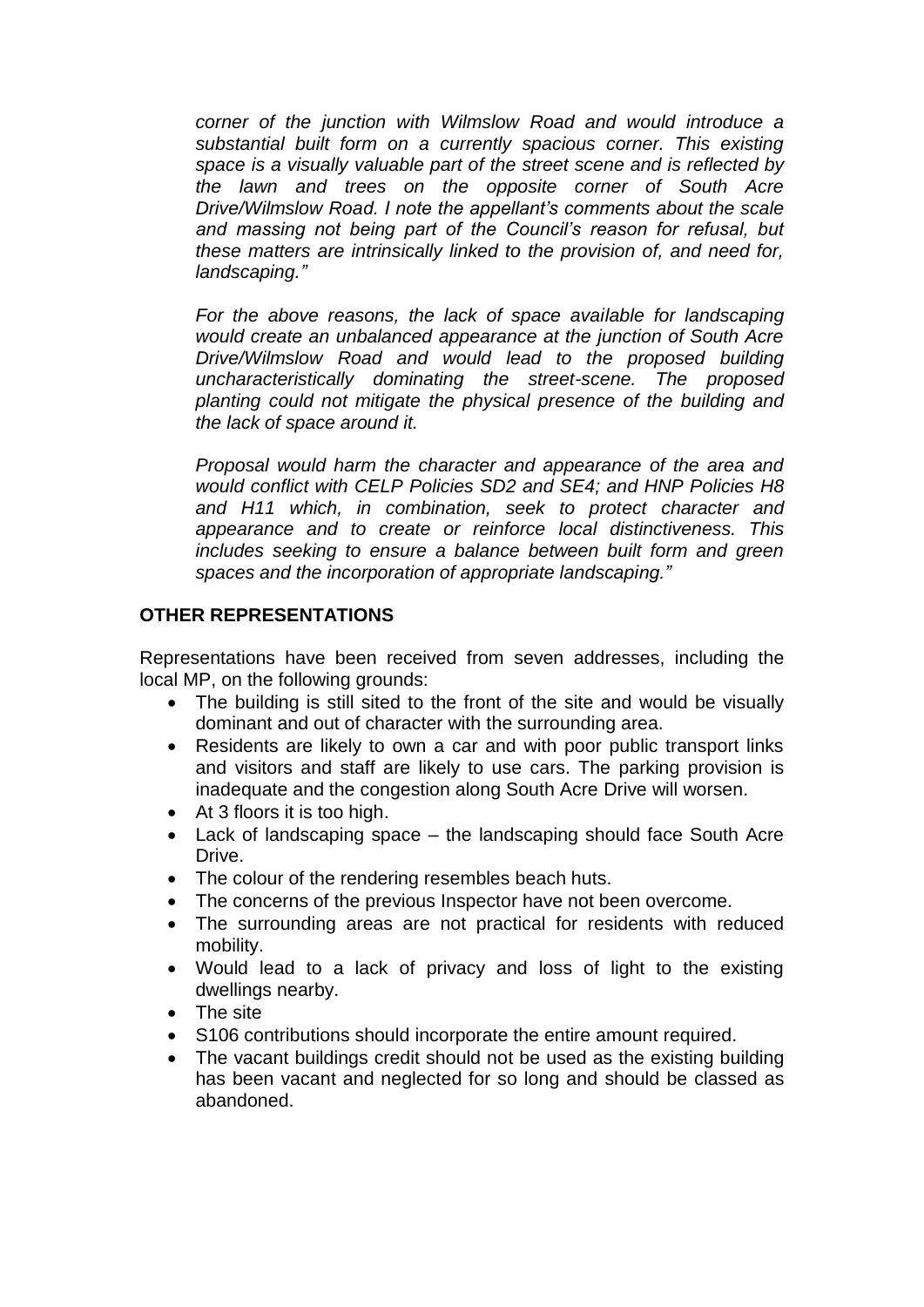# **OFFICER APPRAISAL**

#### **Principle of Development**

Sec.38 (6) of the Planning and Compulsory Purchase Act 2004 states that planning applications and appeals must be determined "in accordance with the plan unless material considerations indicate otherwise". The National Planning Policy Framework reinforces a 'presumption in favour of sustainable development' and states that decisions that accord with an up-to-date development plan should be approved without delay.

Handforth is identified as one of the 'Key Service Centres' in Cheshire East where CELPS Policy PG 2 states that *"development of a scale, location and nature that recognises and reinforces the distinctiveness of each individual town will be supported to maintain their vitality and viability."*

Within paragraph 11 of the Framework and CELPS Policy MP 1, there is a presumption in favour of sustainable development taking into account the three dimensions of sustainable development (social, economic and environmental) and compliance with the Development Plan in accordance with Sec.38 (6). The 'presumption in favour of sustainable development' at paragraph 11 of the NPPF means: "approving development proposals that accord with an up to date development plan without delay"

In this case, the provision of 39 no. C3 units would be of an acceptable scale relative to the key service centre of Handforth and would deliver accommodation within a highly sustainable location close to the centre of Handforth with excellent transport links. The site is brownfield in nature and therefore its redevelopment to provide residential units in such a highly sustainable location aligns with the general principles of national and local policy.

Having regard to the above, the general principle of the development is found to be acceptable.

The Council can now demonstrate a 5 year housing land supply and therefore the relevant policies concerning the supply of housing should be considered up-to-date and consequently the 'tilted balance' at paragraph 11 of the NPPF is not engaged. It is important to note that this site will deliver 39 properties for older persons within a key service centre. Proposals like this that bring forward development of such sites make a valuable contribution to maintaining a 5-year housing land supply and preventing inappropriate unplanned development elsewhere.

### **Affordable Housing**

The Cheshire East Local Plan (CELP) states in settlements with a population of 3,000 or more, the Council will negotiate for the provision of an appropriate element of the total dwelling provision to be for affordable housing on all unidentified 'windfall' sites of 15 dwellings or more or larger than 0.4 hectares in size. The desired target percentage for affordable housing for all such sites will be a minimum of 30%. This percentage relates to the provision of both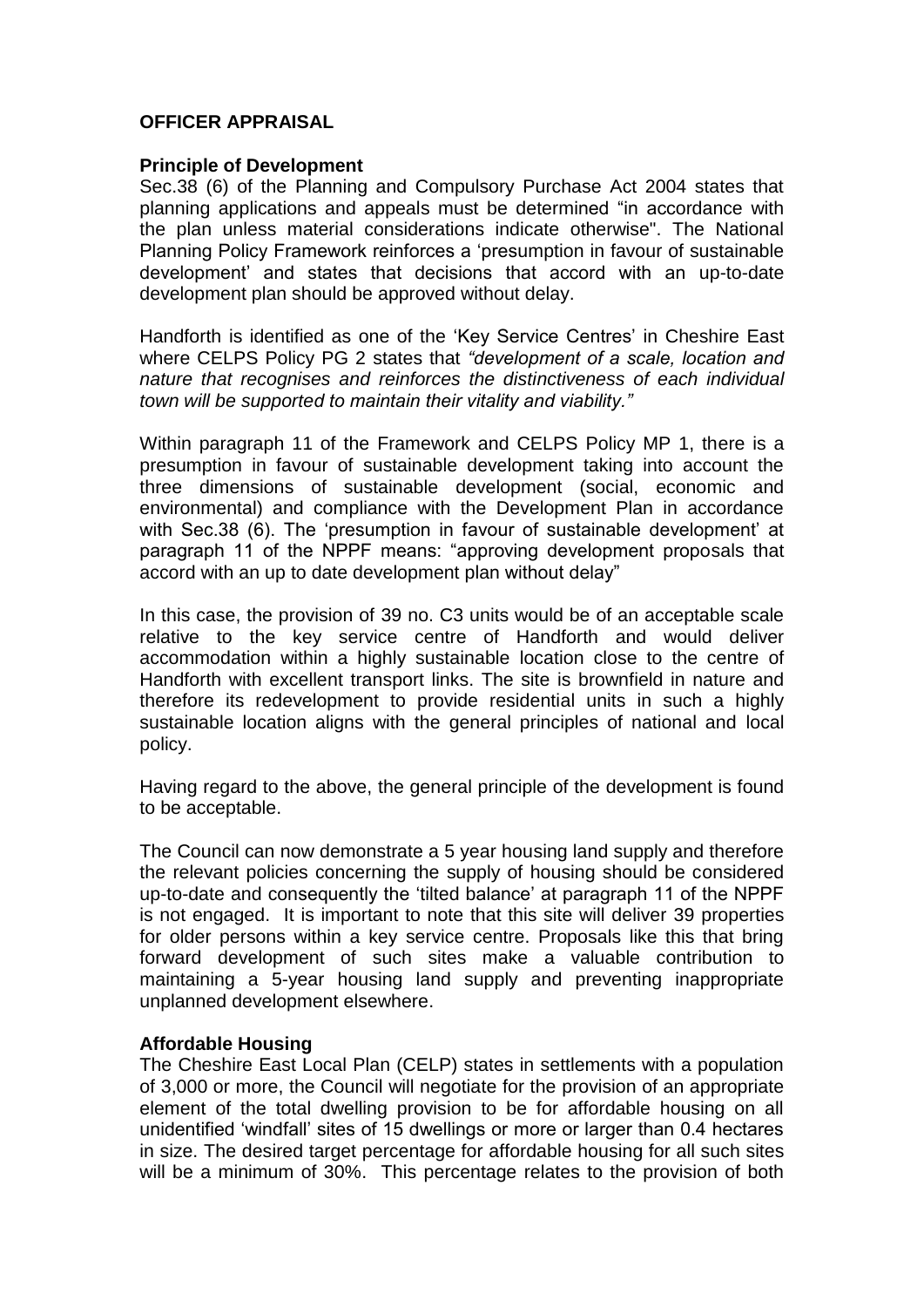social rented and/or intermediate housing, as appropriate. Normally the Council would expect a ratio of 65/35 between social rented and intermediate housing.

The CELPS states in Policy SC5 justification paragraph 12.44, 'The Housing Development Study shows that there is the objectively-assessed need for affordable housing for a minimum of 7,100 dwellings over the plan period, which equates to an average of 355 dwellings per year.' This is for the whole Borough of Cheshire East. HNP policy H2 also states that Developments of 15 or more dwellings will be required to provide at least 30%.

This is a proposed development of a total of 39 units for Retirement Living Housing (Use Class C3), which is market housing and would trigger the requirement for affordable housing as well as other infrastructure requirements. In order to meet the Council's Policy on Affordable Housing, there would normally be a requirement for 12 of the dwellings to be provided as affordable dwellings. This would comprise of 8 as rented units and 4 as intermediate tenure.

However, the NPPG provides an incentive for brownfield development on sites containing vacant buildings. Where a vacant building is brought back into any lawful use, or is demolished to be replaced by a new building, the developer should be offered a financial credit equivalent to the existing gross floorspace of relevant vacant buildings when the local planning authority calculates any affordable housing contribution which will be sought. Affordable housing contributions may be required for any increase in floorspace.

In this case, the floorspace of the existing buildings is 1,754 sqm and the proposed floorspace is 3,336sqm, an increase of 1,612sqm or 48% of the total proposed floorspace. To put that as numbers of dwellings - 48% of 39 dwellings is 19 dwellings. Therefore, the affordable housing contribution can therefore only be sought from 19 dwellings. 30% of 19 is 6 dwellings, which would be the requirement for this site. This equates to 15.4% of the total number of dwellings.

The vacant building credit applies where the building has not been abandoned. It is not considered that the building has been abandoned. Abandonment is a legal concept which has been used by the courts to describe circumstances in which rights to resume a use which has been lawfully carried on in the past may be lost because of the cessation of that particular use. Abandonment may occur where a use has ceased due to leaving premises vacant for a considerable period or by allowing the building on which the use relies to deteriorate to the extent that re-use would involve what would be tantamount to rebuilding. The walls and roof of the building appear to be in reasonable condition.

The courts have held that there are four factors to be taken into account when considering whether abandonment has occurred. These relate to the period of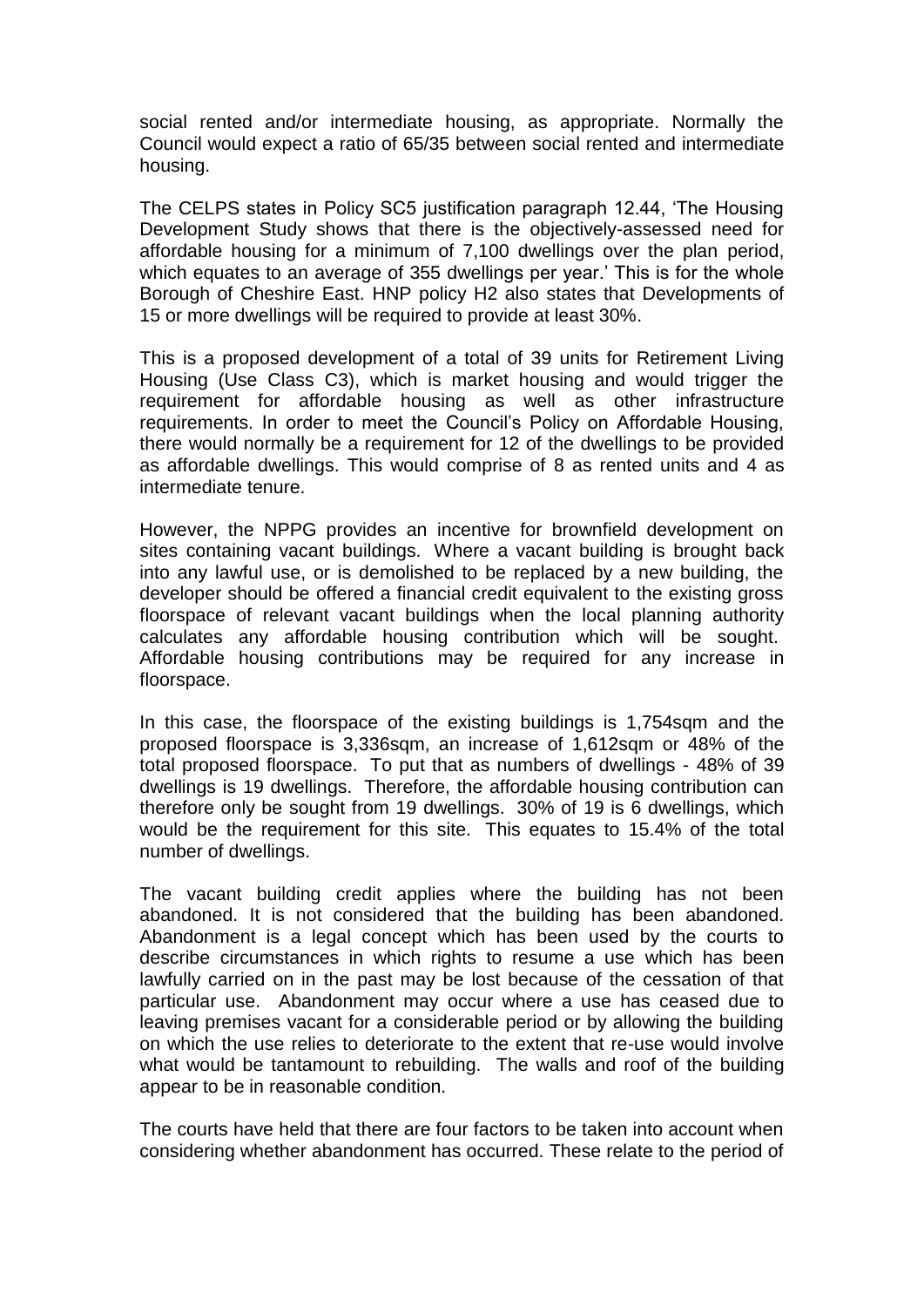non-use, the physical condition of the property, any intervening use, and the owner's intention. These matters are considered below;

*Test 1: Physical condition of property –* No structural survey has been provided, however as mentioned above the building appears to be generally in a good condition.

*Test 2: Period of non-use –* The planning agent has advised that the site has been vacant since 2006. Within this time period a number of applications have been submitted.

*Test 3: Intervening use? –* There is no planning history to suggest that there has been any intervening use. The planning agent has confirmed this.

*Test 4: Owner's intention –* Various applicants have submitted planning applications with the apparent intention to replacement accommodation on this site.

Given these circumstances it is not considered that abandonment applies in this case.

The most recent figures received from Affordable Housing Officers for the current number of those on the Cheshire Homechoice waiting list with Handforth as their first choice is 267. This can be broken down to 129 x 1 bedroom, 81 x 2 bedroom, 34 x 3 bedroom, 12 x 4 bedroom and 11 x 5 bedroom dwellings.

The waiting list also shows a requirement for 21  $\times$  1 bedroom and 3  $\times$  2 bedroom Older Person dwellings. These dwellings can be via flats, cottage style flats, bungalows and lifetime adaptable homes.

Policy SC5 of the CELPS requires affordable housing to be provided on-site, however, in exceptional circumstances, where it can be proven that on-site delivery is not possible, as a first alternative, off-site provision of affordable housing will be accepted; as a second alternative a financial contribution may be accepted, where justified, in lieu of on-site provision.

Given the characteristics and nature of sheltered retirement housing the applicant has stated that it is not practical or feasible to include an element of on-site affordable housing within the proposed development. This view is shared by officers due to the communal nature of the shared facilities within the development together with the management arrangement for providing a concierge/house manager, careline and services covering regular maintenance of the building, access, parking and communal landscaped gardens, Registered Housing Providers are generally unable or unwilling to meet these charges.

A mixed tenure development cannot accommodate, either physically or economically, facilities such as separate entrances, parking, facilities, amenity areas and staffing and management regimes in a single development; unless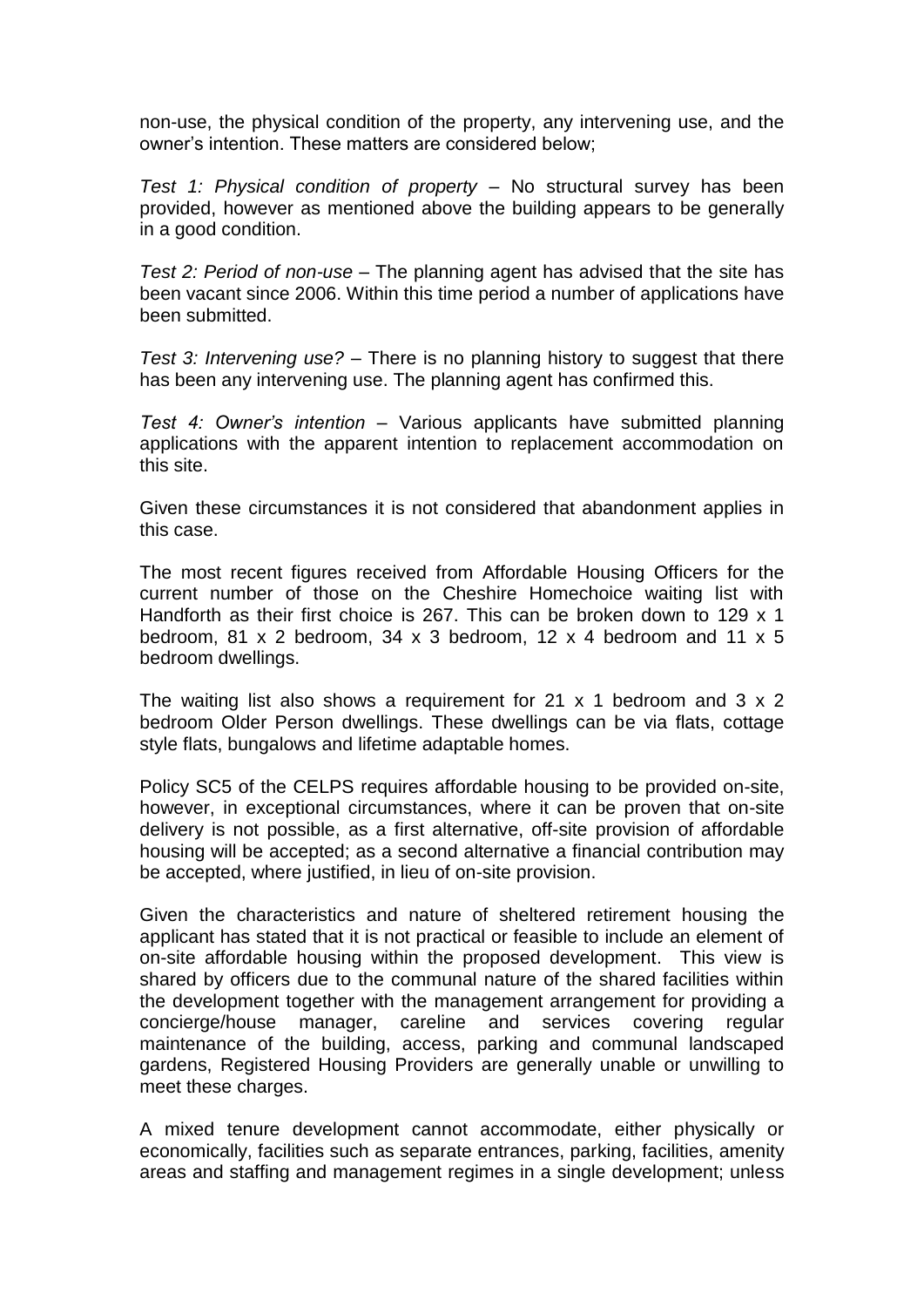the site is sufficiently large and suitably configured. This site extends to just 0.3 hectares and as such it is considered that it is not possible to facilitate on site provision while ensuring separate management regimes.

Therefore, given that the applicant has no further land interests within the Council's administrative area and is therefore not in a position to offer units in lieu of on-site provision on an alternative site, it is proposed to secure a financial contribution towards affordable housing in lieu of on-site provision.

CELPS Policy SC 5 also recognises that some developments may not be able to afford the full cost of affordable provision and in that regard the applicant has submitted a viability assessment to demonstrate that the development has a finite sum that can go towards s106 planning obligations including affordable housing.

# Viability

The submitted viability appraisal states that the development would be unviable insofar as it would not yield a sufficient gross development value (GDV) attractive enough for a developer to bring the site forward. This has been independently appraised by a consultant instructed by the Council. The applicant states that the site is subject to abnormal costs and is therefore supported by a financial viability appraisal. The abnormal costs have been listed as follows:

- The proposal is for specialist retirement accommodation which is in a single phase - no ability to phase or stop/start – once started each flatted development has to be completed before occupation by the older person's community.
- Significant capital outlay: land purchase; planning permission; construction of the entire development before revenue receipt / any return on investment.
- Added to significant capital outlay is the period of time the capital is employed, i.e. longer cash-flow profile over the land purchase, planning permission, construction and sales period than general market housing.
- Premium sales values are expected above the general needs housing market thus adding risk because of the requirement to accommodate:
- Added specification for specialist form of housing
- Added levels of building and site security, including intruder alarm systems and emergency assistance alarm/help-line available to each unit.
- Restricted Market over 55's age as opposed to general needs market housing available to all-comers.
- No Help-to-Buy, i.e. No financial market support/intervention
- Retirement Housing Sector Developers and their Shareholders & Lenders require adequate financial returns to carry the typical higher capital outlay and timing risks associated with specialist retirement housing.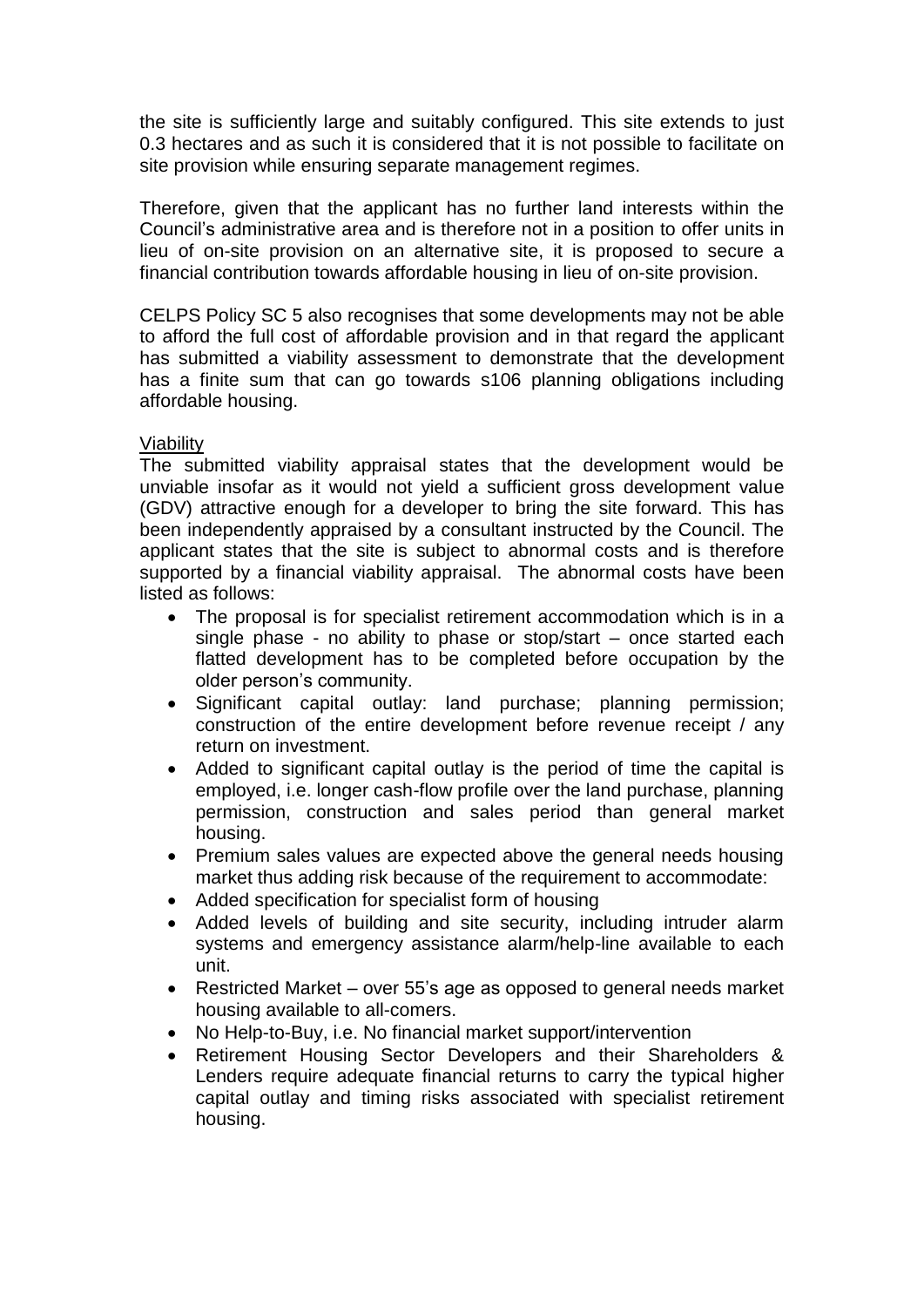In terms of ensuring viability and deliverability the NPPF (paragraph 57) states that;

*'Where up-to-date policies have set out the contributions expected from development, planning applications that comply with them should be assumed to be viable. It is up to the applicant to demonstrate whether particular circumstances justify the need for a viability assessment at the application stage. The weight to be given to a viability assessment is a matter for the decision maker, having regard to all the circumstances in the case, including whether the plan and the viability evidence underpinning it is up to date, and any change in site circumstances since the plan was brought into force. All viability assessments, including any undertaken at the plan-making stage, should reflect the recommended approach in national planning guidance, including standardised inputs, and should be made publicly available.'*

The Planning Practice Guidance (PPG) says that decisions must be underpinned by an understanding of viability; ensuring realistic decisions are made to support development.

The Council's independent advisor has concluded that the scheme will not be able to deliver the full affordable housing and / or other commuted sum payments whilst remaining a viable development opportunity.

The Gross Development Value ("GDV") of the overall scheme is in the region of £11 million. National Planning Practice Guidance advises that a minimum profit level of between 15-20% of GDV is the industry accepted standard which reflects the minimum enhancement a developer would reasonably expect to achieve in order to bring a site forward for this type of development. In this case, the developer is assuming 20% of GDV. This is at the upper end of the range and given the high level of demand for such accommodation it could be argued that the associated level of risk to the developer could justify a reduced rate. However, the Council's independent advisor has concluded 20% level is reasonable in the current climate of market instability and noting the large initial financial outlay that this project involves before receiving any income from sales.

It has been calculated that the development would generate no surplus toward planning obligations. However, following discussions an agreed figure of £152,454 has been offered towards planning contributions. This figure was calculated by the independent advisor as being an acceptable figure based on their calculations. Based on the viability assessment undertaken it is considered that is acceptable in principle and there could be no basis for seeking any further contributions. Officers are seeking to negotiate an overage clause to enable a clawback of contributions should the scheme prove to be more viable than currently projected.

In this case, owing to the nature of the accommodation for older persons, any affordable housing would be secured by way of commuted sum rather than delivered on site. The Council's Housing Strategy & Needs Manager considers the proposed contribution to be acceptable. It is considered that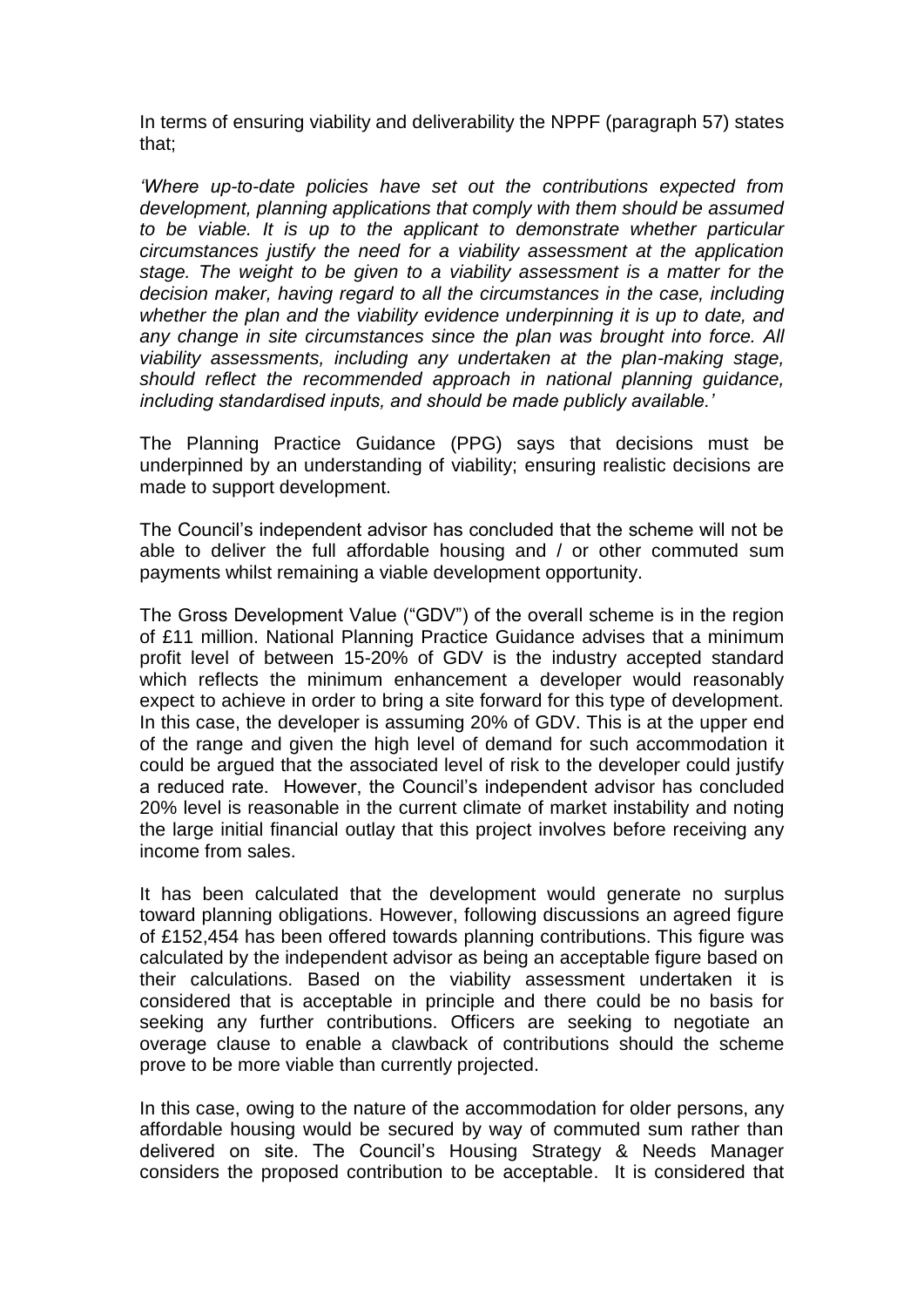the available funds for planning obligations outlined above should be put towards affordable housing provision.

# **Residential Mix**

Local Plan Policy SC 4 identifies the need for housing developments to offer a mix of housing types, size and tenures to accommodate the specific requirements of the demographic. Reference is made to the need for development proposals to accommodate units specifically designed for the elderly and people who require specialist accommodation. This scheme primarily offers accommodation for the elderly in the form of the 39no. retirement living one and two bed apartments, which would contribute towards creating a mixed, balanced and inclusive community. HNP policy H2 states that schemes are strongly encouraged to include a suitable proportion of affordable housing, housing designed for the ageing population. The proposal is fully in line with objectives of the policy to meet the needs arising from the increasing longevity of the Borough's older residents. The proposal is therefore considered to comply with Local Plan Policy SC 4.

# **Public Open Space**

Policies RT5 and DC40 of the MBLP set out the amenity open space requirements for housing development (per dwelling). The retirement living housing element of the scheme would place a greater burden on open space and recreational facilities in the area and accordingly, the applicants would normally be expected to make a financial contribution towards the Borough Council's sports, recreational and open space facilities in lieu of on-site provision.

Policy SE6 of the Cheshire East Local Plan requires 65 square metres per dwelling for the provision of public open space (POS) and recreation / outdoor sport (ROS) facilities. It appears that this cannot be provided on site and therefore financial contributions will be required for off site provision in line with policy SE6 of the Cheshire East Local Plan.

In lieu of onsite provision of POS, a com sum for offsite provision will be required at a rate of £1,500 per bed space. This would be used to make POS improvements, additions and enhancements at Meriton Road Park, the town centre park in Handforth 580m away from the site, and at Arthur Boon open space on the corner of Dean Drive and Wilmslow Road 500m away from the site. Both are easily accessible. An ROS contribution of £500 per two + bed plus apartment to be used in line with the Council's playing pitch strategy.

The required contributions sought for 25 one bed apartments and 14 two bed apartments would therefore be as follows:

- Public Open space contribution of £79,500
- Recreation & outdoor sports contributions of £7,000

As noted above, officers recommend that the money available for planning obligations is put towards affordable housing, which means due to the viability of the scheme, these open space contributions cannot be secured. However,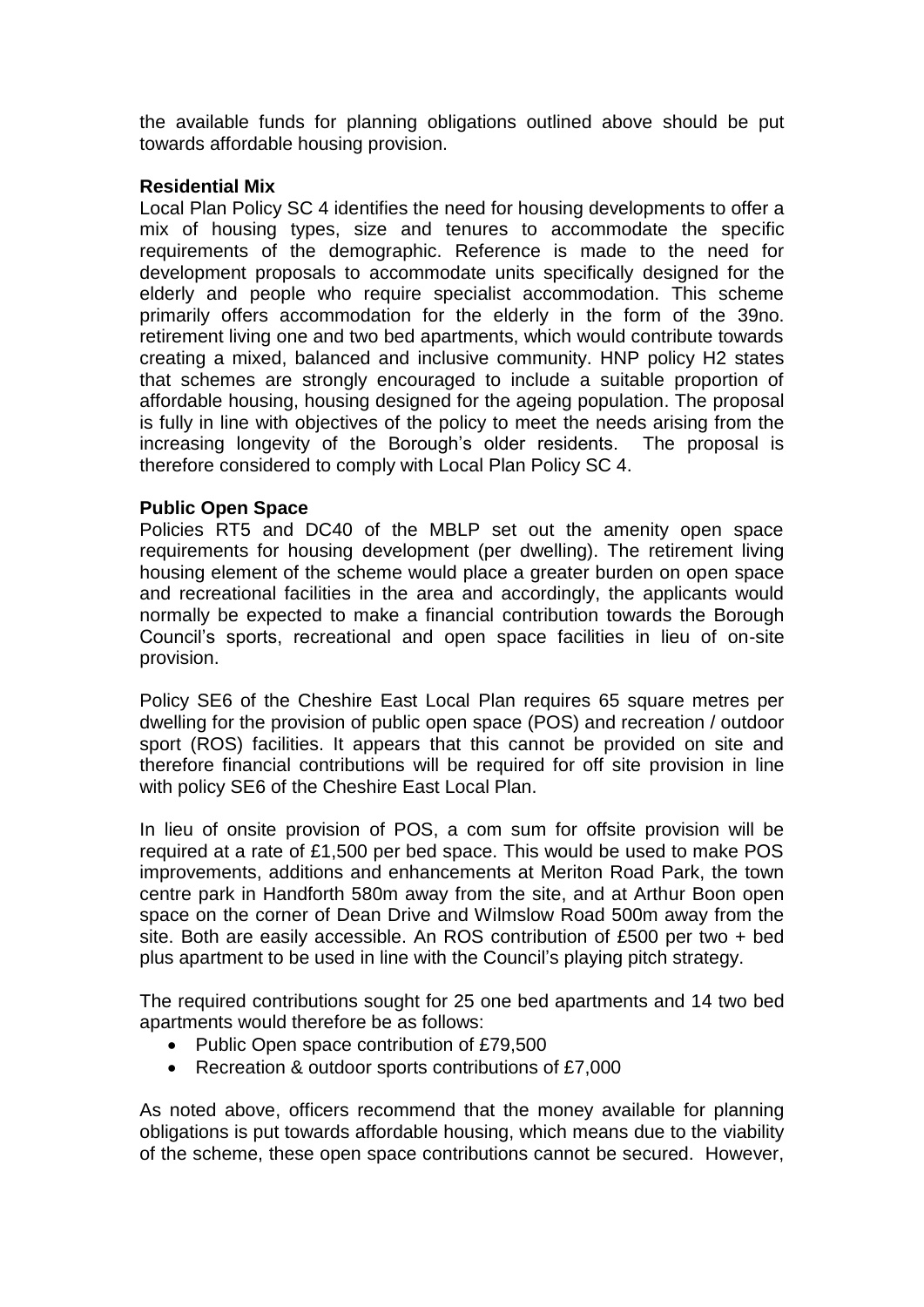Members may choose to take a different view on where the available money is used.

### **Education**

The retirement living housing would not place any greater burden on local education provision given the type of accommodation proposed. The units are not 'family dwellings' owing to their size (i.e. maximum of 2 bed) and owing to the occupation by older residents. Accordingly, the scheme would not trigger a requirement for commuted sums towards education provision.

### **Design and Impact on Character of the Area**

Between them, the NPPF and Local Plan Policies SD1, SD2, SE1 and SE4 from the CELPS and H8 and H11 of the HNP seek that all development should be: locally distinctive; high quality; sustainable; well-designed and durable responding to the heights, scale, form and grouping, materials, massing, green infrastructure and relationship to existing built form in the immediate as well as wider areas.

An earlier application 19/3218M was refused permission, a decision that was subsequently upheld at appeal (APP/ R0660/W/20/3262327). With the appeal, the Inspector cited a number of urban design concerns. The design response to these concerns, over external amenity space and the impact on the character of the area, will be considered in this report but the application will of course be viewed on its own merits.

Paragraphs 15, 16 and 17 of the appeal decision referred to the impact of the proposal on the street scene, particularly with regard to South Acre Drive. The following conclusions were made by the Inspector:

*"15. Furthermore, South Acre Drive is characterised by modest two storey dwellings set back from the road by lawns. The community centre next to the site is single storey and is also set back from the road by lawn. The existing building is uncharacteristic of its general surroundings as it is very close to the pavement but it is of a two storey appearance and extends for a shorter distance along the road boundaries than would the proposed building.* 

*16. The proposal would be three storeys and there would be a greater length of building close to the back of the pavement along South Acre Drive than currently exists. Furthermore, the building would continue around the corner of the junction with Wilmslow Road and would introduce a substantial built form on a currently spacious corner. This existing space is a visually valuable part of the street scene and is reflected by the lawn and trees on the opposite corner of South Acre Drive/Wilmslow Road. I note the appellant's comments about the scale and massing not being part of the Council's reason for refusal, but these matters are intrinsically linked to the provision of, and need for, landscaping.* 

*17. For the above reasons, the lack of space available for landscaping would create an unbalanced appearance at the junction of South Acre Drive/Wilmslow Road and would lead to the proposed building uncharacteristically dominating the street-scene. The proposed planting could*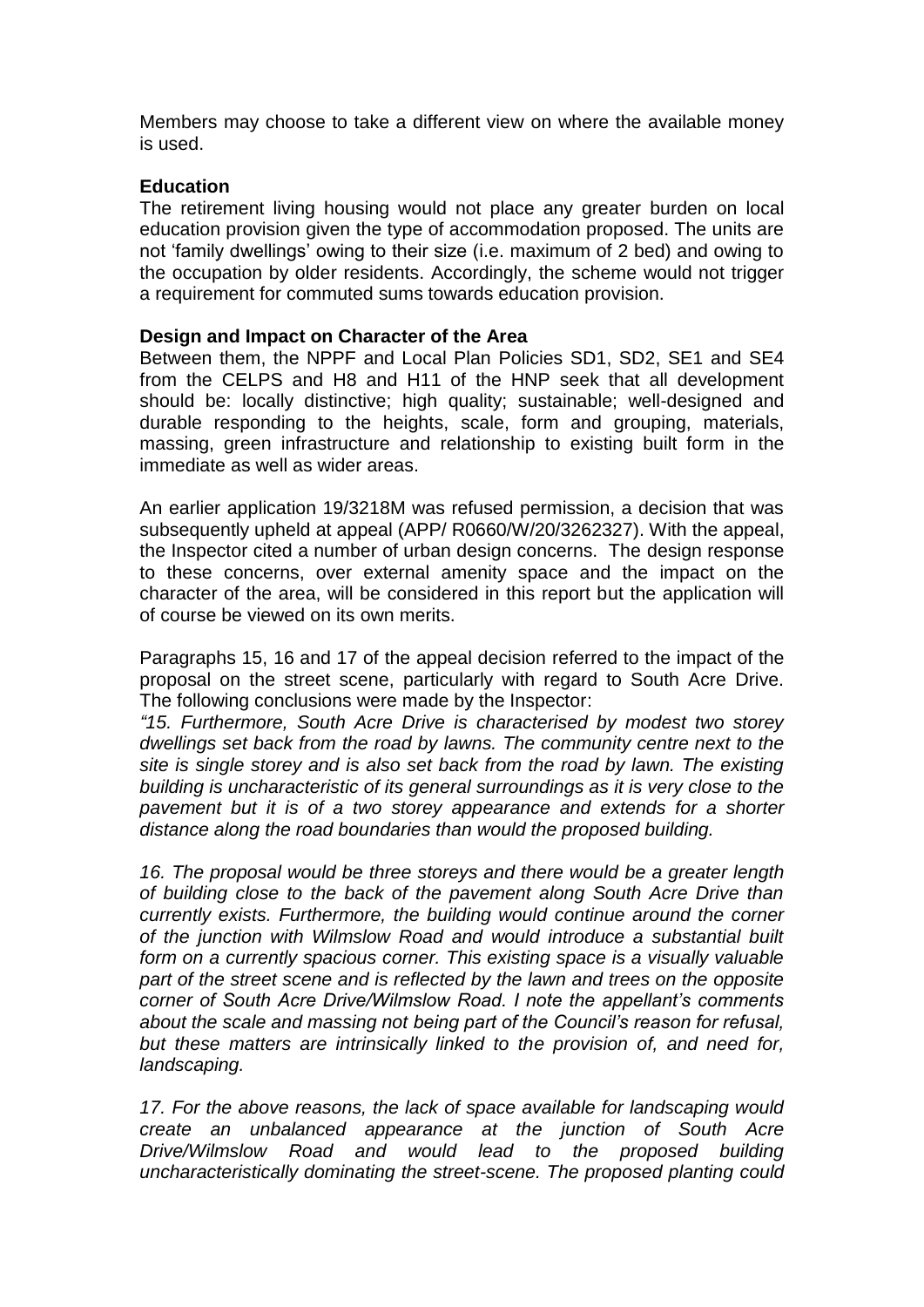*not mitigate the physical presence of the building and the lack of space around it."*

The block still sits almost back of pavement serving South Acre Drive. While the proposed building has been reduced by approx. 5m away from the junction with Wilmslow Road the proposed building is still substantial at three storeys and would still span almost the whole length of the site dominating the street scene. It is felt that the above reasons have not been overcome with the latest proposals.

These proposals have both increased the volume of the external amenity space and reduced the number of potential users (by reducing the number of apartments from 45 to 39). The amount of available amenity space has therefore increased since the previous appeal. However, the communal patio area remains very small, almost identical in size to that proposed under the previous application (approximately 20sqm), which is a size that would suit a single domestic dwelling rather than a block of 39 apartments. However, increasing the size of the communal sitting out area could be dealt with by condition. Having regard to this, the relocation of the internal communal spaces (the owners lounge and coffee bar) which now allows direct access to the external seating areas, and the increased amount of external amenity space, it is, on balance, considered to be acceptable.

As with the previous application, the building is well articulated into a series of linked domestic scale blocks which create the impression of a series of detached and semi-detached homes. This impression is further enhanced with a varied roofline incorporating a series of front-facing gables that also help to provide depth to the elevations. This broken up, varied roof design also has the impact of reducing the apparent 'weight' of the roof, which is often a problem with deep plan buildings such as this.

The breaking down of what could be a monolithic block into a series of more domestic-scale units is further enhanced by using a number of front-facing gables and this too is welcomed. Furthermore, the proposed palette of materials is broadly appropriate and responds well to the location.

Nevertheless, it is still considered that the scale and positioning of the proposed building along South Acre Drive, together with the building being situated on higher land levels relative to the road, would result in a dominant building that would be out of keeping with the existing spacious character of the surrounding area. It is felt the proposal has not overcome the reasons for refusal included in the Inspector's decision. Therefore, there is still conflict with CELPS Policies SD2 and SE4; and HNP Policies H8 and H11.

#### **Amenity**

Saved Macclesfield Borough local Plan policy DC3 seeks to ensure development does not significantly injure the amenities of adjoining or nearby residential properties through a loss of light, overbearing effect or loss of sunlight/daylight with guidance on space distances between buildings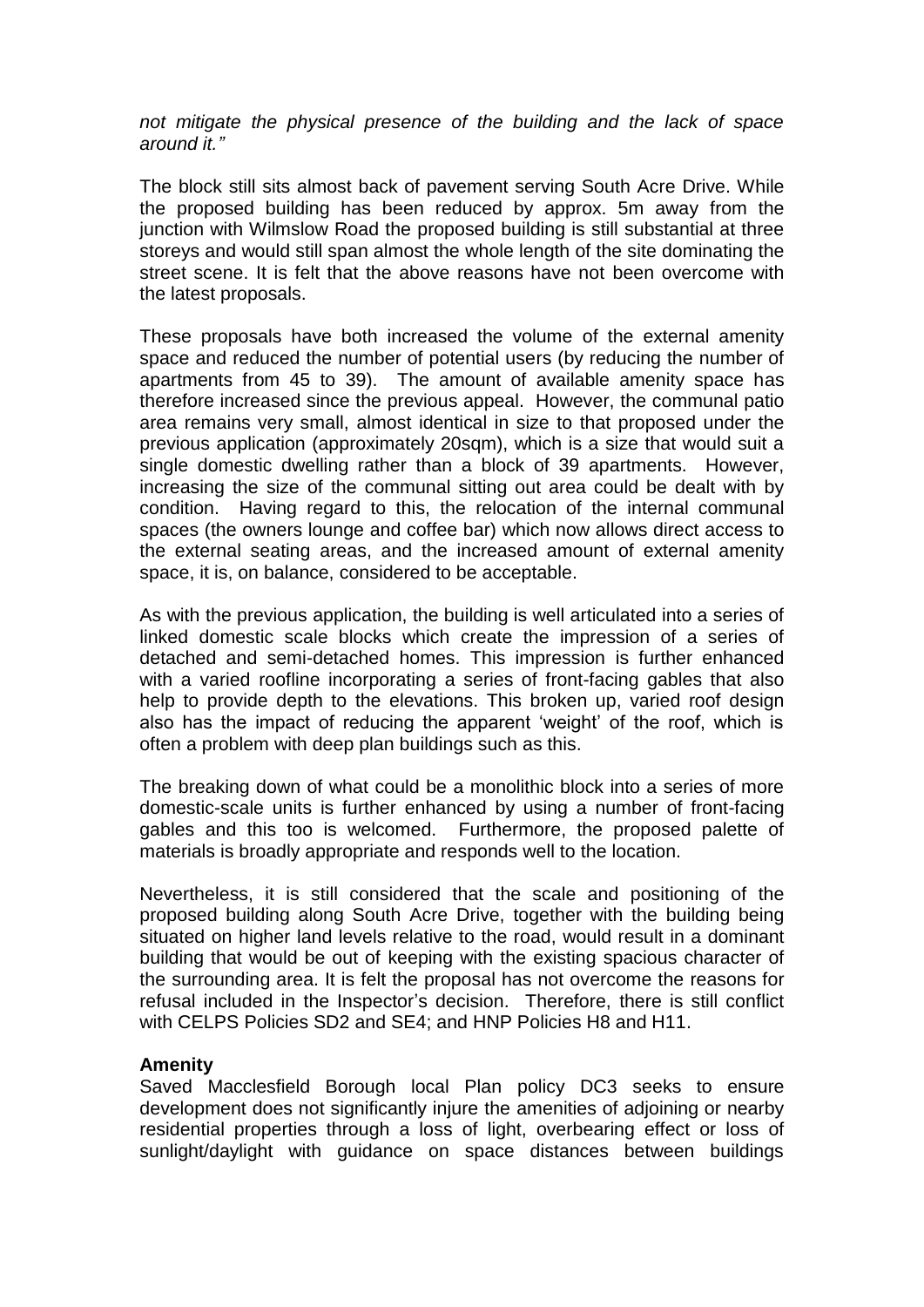contained in saved policy DC38 of the Macclesfield Borough Local Plan and guidance within the Cheshire East Design Guide.

The objections relating to the impact upon the living conditions of neighbours have been carefully considered. Numbers 1-4 South Acre Drive are positioned to the north of the development and are positioned at a higher level than the application site. The proposed development along South Acre Drive would roughly follow the building line of the existing care home which is positioned approximately 23m from the front elevations of 1-4 South Acre Drive. Policy DC38 states that buildings should provide a distance of 21m front to front for two storey developments and 28m for three storey developments.

The existing building has windows facing South Acre Drive, and the proposed corner apartment facing onto number 1 South Acre Drive contains a secondary window at  $2<sup>nd</sup>$  floor serving a living room. If this window was obscurely glazed, it is considered that the impact on this property would be within acceptable limits. This could be dealt with by condition.

Number 37 Wilmslow Road would be positioned over 20m from the nearest point of the proposed building and would be offset to the south. With this in mind the impact of the proposal on this property is considered to be acceptable.

To the rear the distance between the 3-storey apartment block and the nearest point of the proposed building would measure approx. 18m. The habitable rooms would be offset from the habitable rooms on the existing development and so the impact on this building is considered to be acceptable.

Residential amenity was not included in the previous reasons for refusal with the last application and the current application provides a slight improvement over that scheme.

Accordingly, the proposal is not considered to result in any significant harm to the living conditions of neighbouring properties, in accordance with policy DC3 of the MBLP.

#### **Noise**

In support of the application, the applicant has submitted an acoustic design statement by Clarke Saunders Acoustics, 16 July 2019, AS11139.190607.ra (Stage 2). It is stated that this is a stage 1 Risk Assessment, identifying the development area as low to high risk in terms of noise impact. Noise mitigation measures have been identified in this statement and in order to ensure that future occupants of the development do not suffer a substantial loss of amenity due to noise (particularly transport related noise) a condition is recommended for the recommendations of this report to be implemented.

# **Highways**

The existing site is currently occupied by Cypress House (a former nursing home), which is no longer in use but benefits from existing vehicular accesses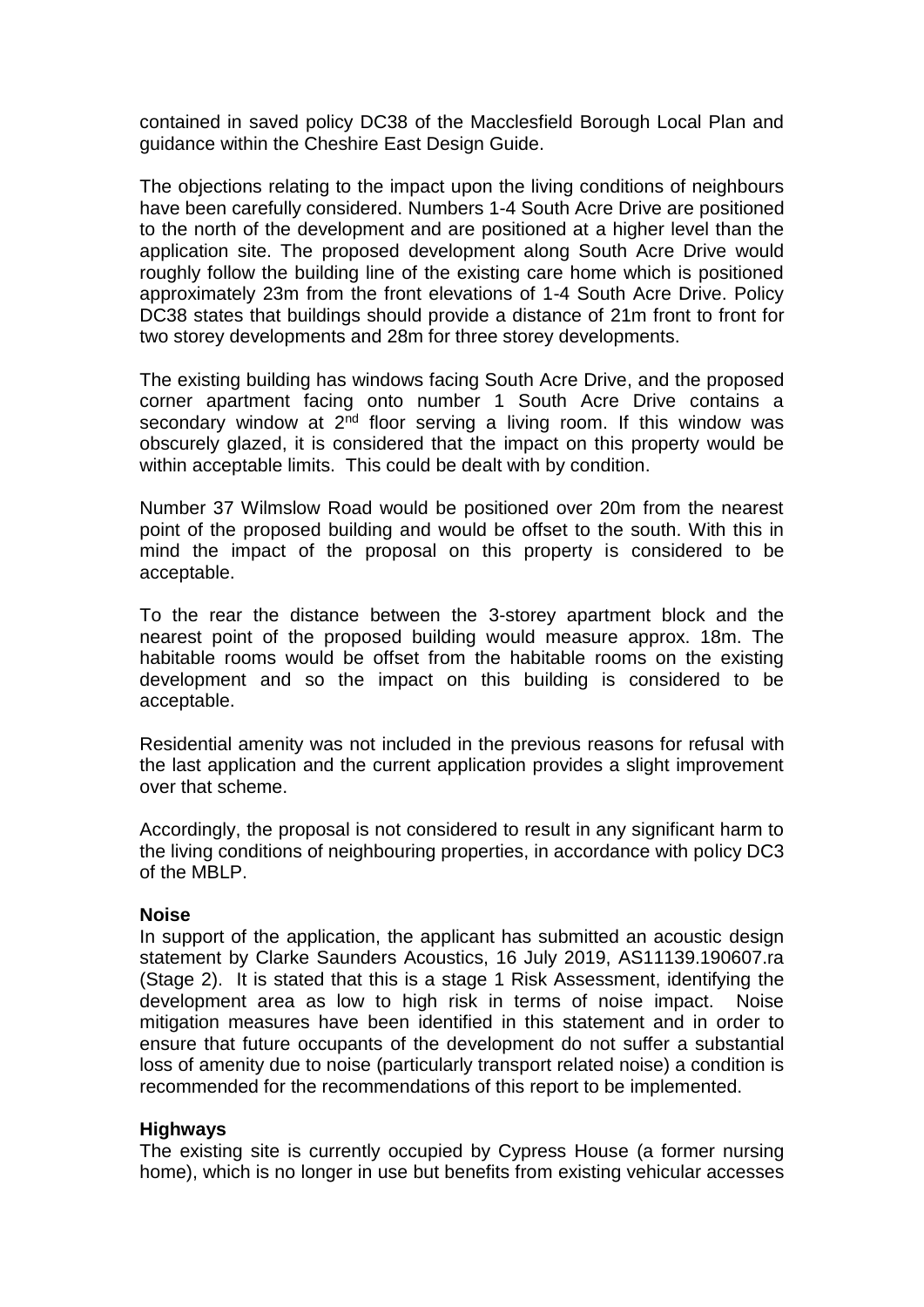onto South Acre Drive. South Acre Drive is a lower order road, no through road, generally 5m wide with approx.2.0m wide footways on each side. The site is bound to the east by Honford Hall Community Centre, to the west by Wilmslow Road/Manchester Road, to the north by South Acre Drive and to the south by a Premier Inn and associated public house.

The revised application is to redevelop the site from a nursing home to a retirement home (small level of resident support) consisting of 39 no. apartments accessed by way of a new vehicular access from South Acre Drive. The existing access points are to be stopped up. It is noted that on street parking currently takes place along South Acre Drive.

Footways and nearby crossing facilities are present which link the site with nearby bus and rail services. In addition, Handforth local centre is within close proximity benefiting from shops and amenities.

The proposed access onto South Acre Drive will benefit from sufficient geometry to adequately serve the site. The configuration of the existing junction at South Acre Drive and Wilmslow Road is suitable to accommodate the predicted level of traffic accessing the site.

The previous application (ref: 19/3218M) proposed a parking level of 23 parking spaces (inc. 2 visitor spaces) to serve 45 no. apartments which, albeit still below CEC parking standards, was acceptable given the sustainable location and additional supporting information provided by the applicant.

The current application envisages 20 parking spaces to serve 39 apartments hence the ratio is similar to that accepted on the previous application.

In previously accepting this shortfall, priority has been given in ensuring sufficient parking is provided within the site and to negate overspill from occurring. In making this assessment it was important to compare likely demand against active developments; the best way being to compare current Churchill development parking ratios at other, geographically similar, locations.

Consequently, other approved Churchill developments in Bridgnorth, Shropshire and Ashbourne, Derbyshire were analysed, and it was noted the parking provision was less generous than being proposed at this location being approx. 0.35 spaces per apartment against 0.5 spaces at the Handforth site, hence, was deemed to be acceptable.

The current proposal is a slightly reduced scale version of the previous submission with similar access and parking arrangements which were hitherto deemed to be acceptable.

Accordingly, given this information, the proposed level of parking is considered sufficient to serve this development and unlikely to cause a detrimental impact on the surrounding highway network.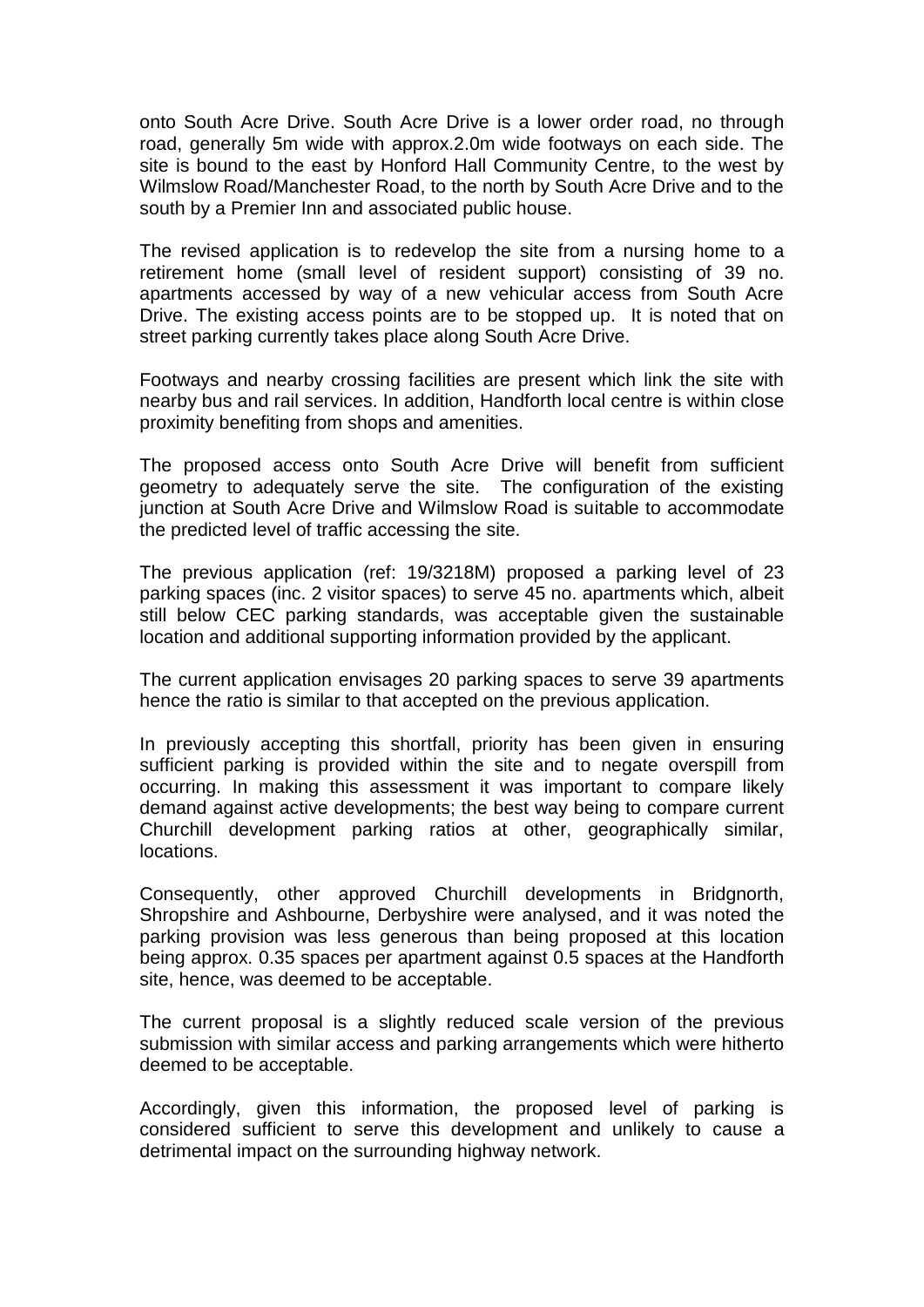### **Arboriculture and Forestry**

Updated comments from the Council's Arboricultural Officer are required and will be reported as an update, together with the wider arboricultural impacts of the proposal.

### **Nature Conservation**

Policy SE3 of the CELPS and H8 of the HNP require all development to positively contribute to the conservation and enhancement of biodiversity and geodiversity and should not negatively affect these interests.

#### **Bats**

Evidence of bat activity in the form of a minor roost of a relatively common bat species was recorded within the main building as part of a survey carried out in September 2019. The usage of the building by bats was likely to be limited to small-medium numbers of animals using the building for relatively short periods of time during the year and there was no evidence to suggest a significant maternity roost was present. The loss of the buildings on this site in the absence of mitigation is likely to have a medium impact on bats at the local level and a low impact upon the conservation status of the species as a whole.

It should be noted that there is the possibility of change in a building's condition and therefore the way in which bats may use it. This varies from building to building and survey data can be relied upon from 1 to 2 years or in cases longer depending on the building.

Given that the building for this application was found to contain a small bat roost in the 2019 surveys the nature conservation officer advises that data from a 2019 survey could not be relied upon should works be delayed past the beginning of this year's bat season (May 1st).

If works have not commenced by then, it is recommended that the continued absence of bats should be confirmed by way of an update bat assessment prior to commencement.

Article 12 (1) of the EC Habitats Directive requires Member states to take requisite measures to establish a system of strict protection of certain animal species prohibiting the deterioration or destruction of breeding sites and resting places.

In the UK, the Habitats Directive is transposed as The Conservation of Habitats and Species Regulations 2010. This requires the local planning authority to have regard to the requirements of the Habitats Directive so far as they may be affected by the exercise of those functions.

It should be noted that since a European Protected Species has been recorded on site and is likely to be adversely affected by the proposed development, the planning authority must consider the three tests in respect of the Habitats Directive, i.e. (i) that there is no satisfactory alternative, (ii) that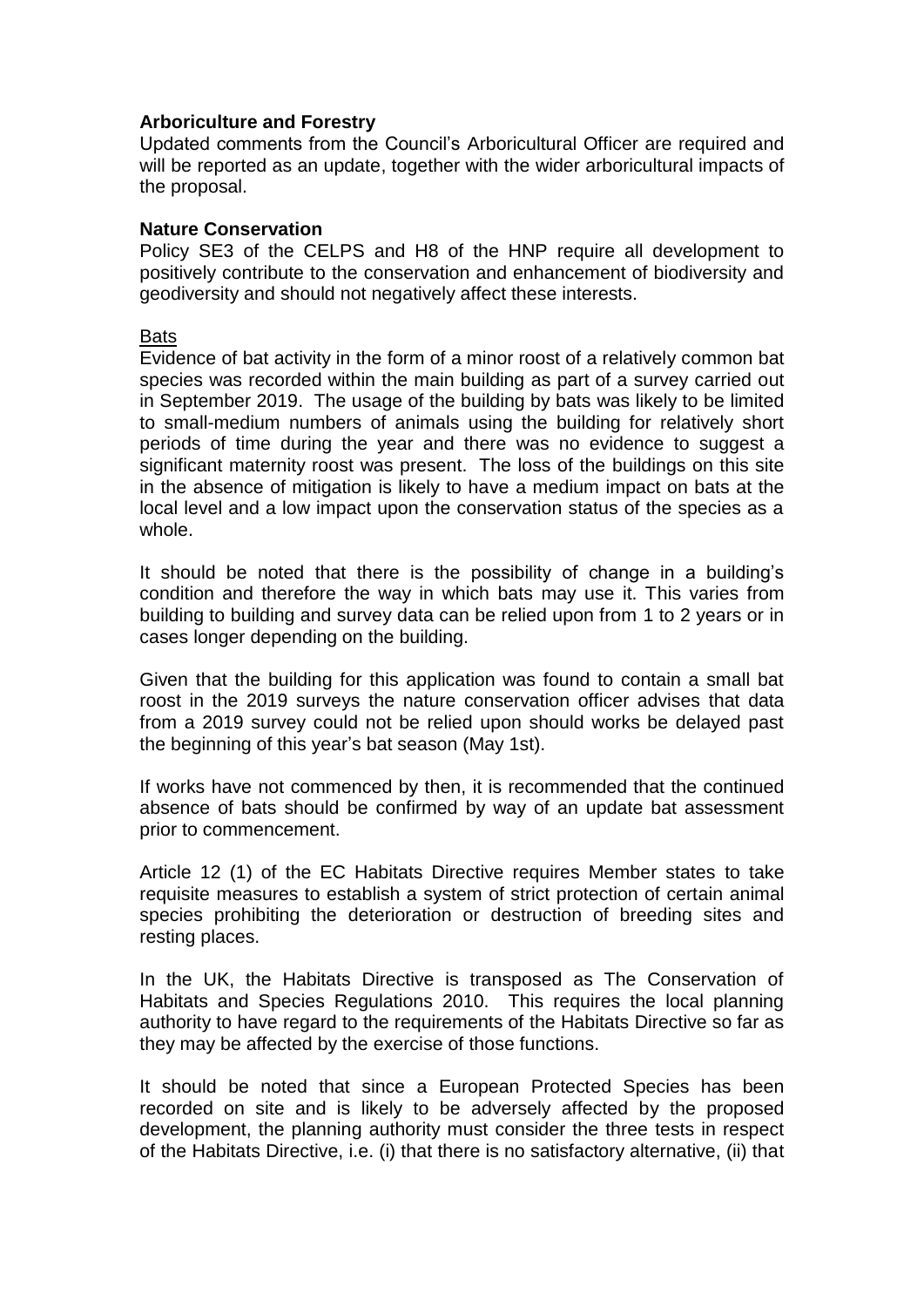the development is of overriding public interest, and (iii) the favorable conservation status of the species will be maintained.

Current case law instructs that if it is considered clear or very likely, that the requirements of the Directive cannot be met because there is a satisfactory alternative or because there are no conceivable "other imperative reasons of overriding public interest" then planning permission should be refused. Conversely if it seems that the requirements are likely to be met, then there would be no impediment to planning permission in this regard. If it is unclear whether the requirements would be met or not, a balanced view taking into account the particular circumstances of the application should be taken.

#### *Alternatives*

The alternative would be for the existing buildings to fall into disrepair to the detriment of the character of the area. It is likely that some intervention will be required in the future. The alternative of the future refurbishment of the building is likely to have a similar impact upon the protected species as the demolition.

#### *Overriding public Interest*

The proposals would bring about additional much need dwellings for an ageing population to the area.

#### *Mitigation*

To compensate for the loss of the existing roost the submitted report recommends the installation of bat access tiles on the completed building as a means of compensating for the loss of the roost. A condition will be included in any approval for the recommended mitigation.

On the basis of the above it is considered that requirements of the Habitats Directive would be met.

#### Breeding birds

If planning consent is granted a condition will be required to safeguard breeding birds.

Subject to the conditions recommended above, the proposal will comply with policy SE 3 of the CELPS and H8 of the HNP.

#### **Flood Risk and Drainage**

Policy SE13 of the CELPS states that developments must integrate measures for sustainable water management to reduce flood risk, avoid an adverse impact on water quality and quantity within the borough and provide opportunities to enhance biodiversity, health and recreation. Policy H12 of the HNP is also relevant to surface water management.

The site is located within Flood Zone 1 where flooding from rivers and the sea is very unlikely with less than a 0.1 per cent (1 in 1000) chance of flooding occurring each year. Subject to conditions (including a surface water drainage strategy), the proposal would not give rise to flooding or drainage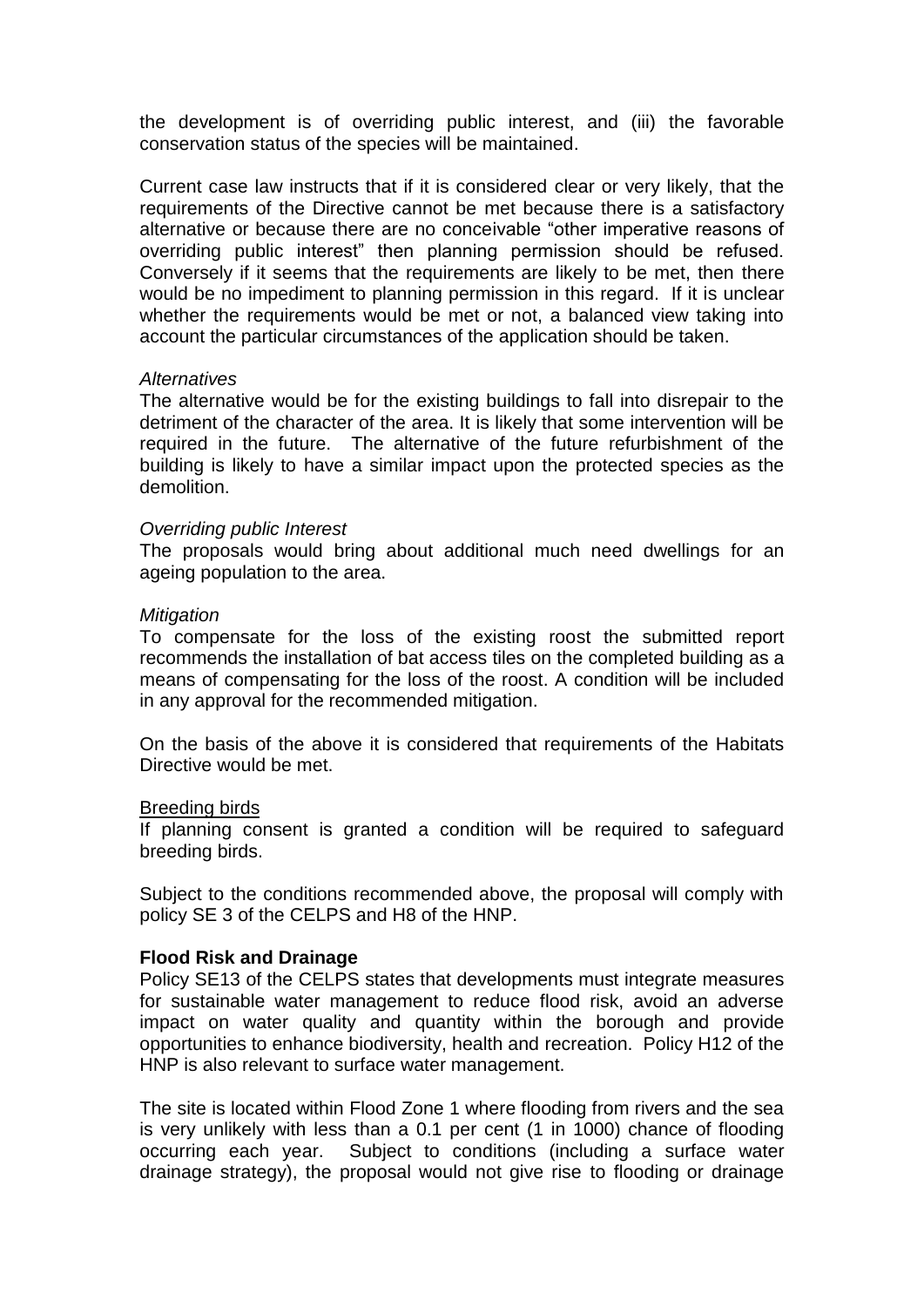issues based on the Council's own flood risk advice. Therefore the development is considered to comply with policy SE 13 of the CELPS and H12 of the HNP.

### **Contaminated Land**

Policy DC63 of the MBLP and policy SE12 of the CELPS seek to ensure that development for new housing or other environmentally sensitive development is not located on areas of contaminated land.

The application is for a proposed use that would be particularly vulnerable to the presence of contamination. Residential developments are a sensitive end use and could be affected by any contamination present or brought onto the site. No information relating to land contamination has been submitted in support of the planning application. The plans for the site show areas of landscaped garden for the residents to use, in particular a garden area proposed to be used for seating. Should soils be imported to site to create these areas of landscaping, they should be demonstrated to be suitable for their proposed use.

The Council's Environmental Protection Unit has raised no objection subject to appropriate conditions. Consequently, subject to these conditions the proposal will comply with policy DC63 of the MBLP and CELPS Policy SE12.

# **PLANNING BALANCE & CONCLUSIONS**

Handforth is identified as one of the 'Key Service Centres' in Cheshire East where national and local plan policies support sustainable development. The proposal provides 39 dwellings for older persons would deliver housing within a highly sustainable location near to the village centre.

The site is brownfield and therefore its redevelopment to provide retirement accommodation in such a highly sustainable location aligns with the general principles of national and local policy. The proposals would provide much needed accommodation and correspondingly, a diverse community taken with surrounding uses. There are benefits derived from ensuring a sustainable future use is secured for such an important and prominent site within Handforth.

The viability of the scheme has been independently assessed and the contribution in lieu of the on-site provision of affordable housing is acceptable in this case. However due to the viability issues surrounding the redevelopment of the site, which have been independently appraised by a consultant acting on behalf of the Council, only £152,454 is available for planning obligations.

The impact on highway safety is considered to be acceptable and the proposal would not materially harm neighbouring residential amenity.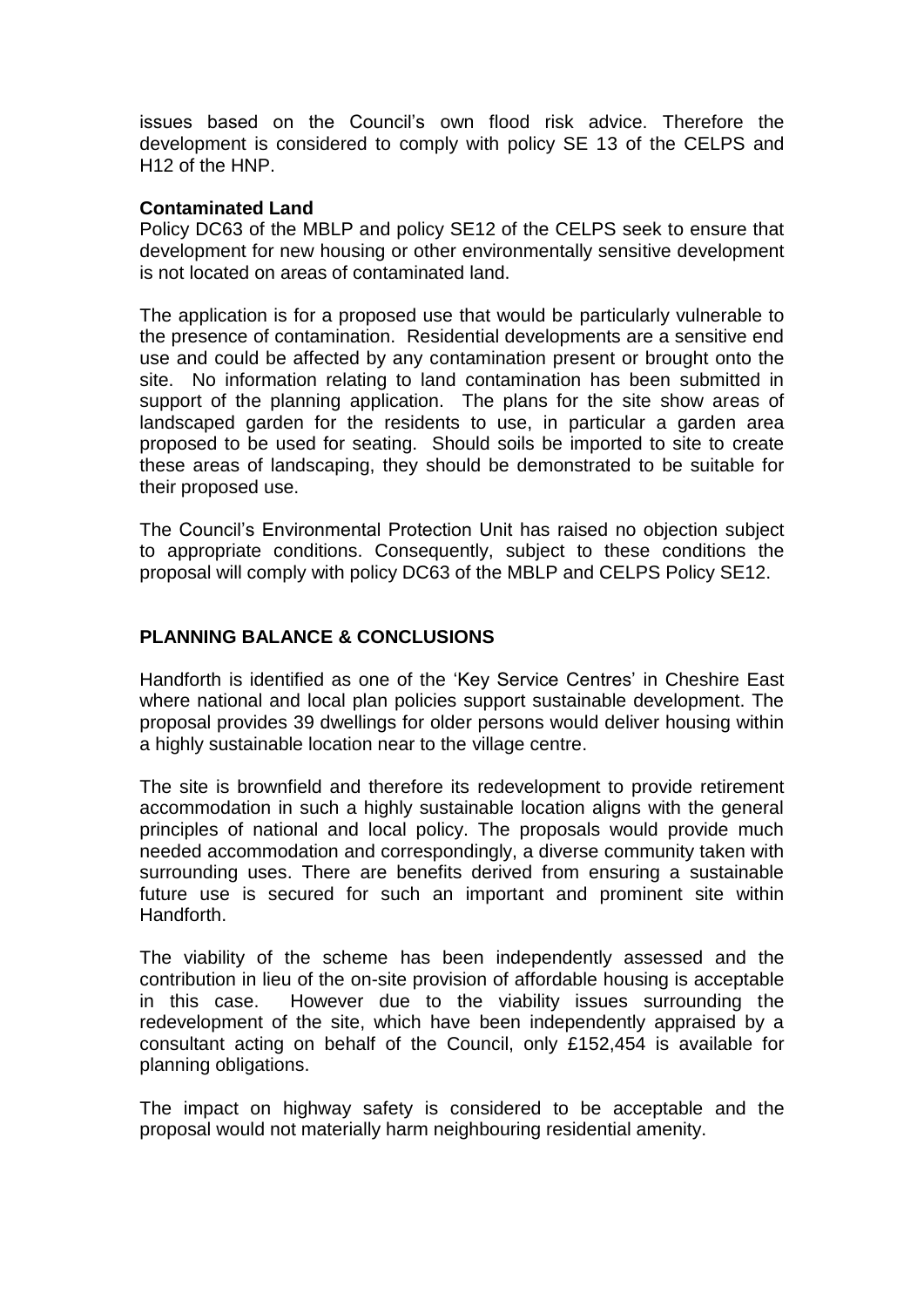The applicants have demonstrated general compliance with national and local guidance in a range of areas including ecology, flood risk, noise and air quality.

However, the comments from the previous Inspector in relation to the impact on the street scene, particularly along South Acre Drive have not been adequately addressed. The proposal introduces a large three storey building almost the entire length of the site with minimal space to the pavement resulting in a dominant building that would be out of keeping with the existing spacious character of the surrounding area. The proposal would therefore conflict with CELP Policies SD2 and SE4; and HNP Policies H8 and H11.

The application is therefore recommended for refusal for the following reason:

**1. The reasons for appeal reference APP/R0660/W/20/3262327 being dismissed in terms of the impact of the development on the street scene and character of the area have not been adequately addressed within the proposed development. The proposal introduces a large three storey building occupying almost the entire length of the site with minimal space to the pavement resulting in a dominant building that would be out of keeping with the existing spacious character of the surrounding area and therefore would conflict with CELPS Policies SD2 and SE4; and HNP Policies H8 and H11.**

# **HEADS OF TERMS**

If the application is approved a Section 106 Agreement will be required, and should include:

- Age restriction of occupation of flats (55 years plus or spouse thereof)
- Overage Clause from additional value generated from the Site
- Affordable housing contribution of £152,454

# **Community Infrastructure Levy (CIL) Regulations**

In order to comply with the Community Infrastructure Levy (CIL) Regulations 2010 it is now necessary for planning applications with legal agreements to consider the issue of whether the requirements within the S106 satisfy the following:

- (a) necessary to make the development acceptable in planning terms;
- (b) directly related to the development; and
- (c) fairly and reasonably related in scale and kind to the development.

The provision of affordable housing is necessary, fair and reasonable to provide a sustainable form of development, to contribute towards sustainable, inclusive and mixed communities and to comply with local and national planning policy.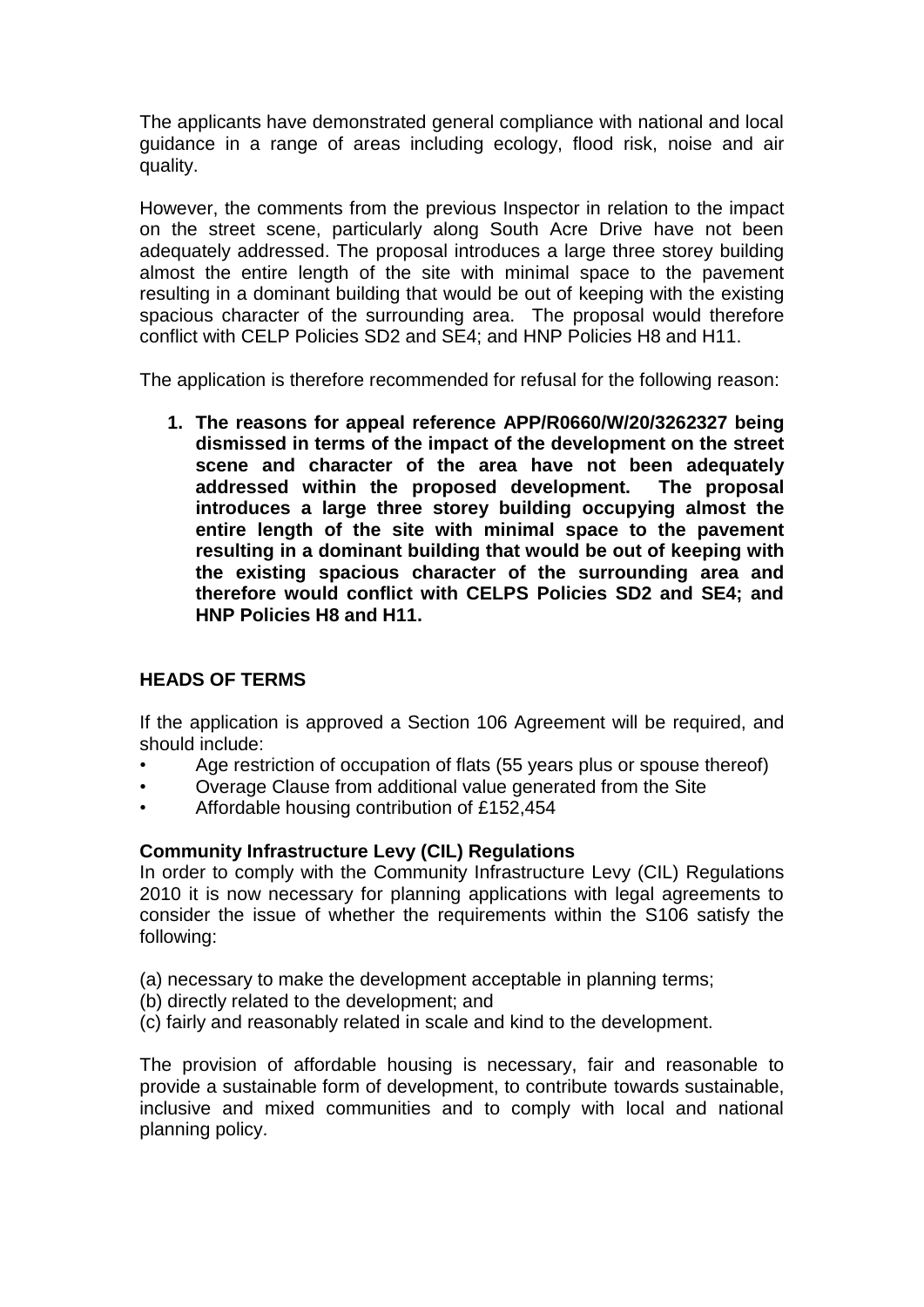In the absence of sufficient commuted sums/obligations an Overage/Clawback clause is required to cover any uplift in value on the development during its completion to consider any connected raise in commuted sum amounts as appropriate. This would allow any increase in profits above those cited and assessed to be directed towards commuted sum payments that are sought but aren't able to be paid owing to the viability of the scheme.

All elements are necessary, directly relate to the development and are fair and reasonable in relation to the scale and kind of the development.

In order to give proper effect to the Northern Planning Committee`s intent and without changing the substance of its decision, authority is delegated to the Head of Planning in consultation with the Chair (or in their absence the Vice Chair) to correct any technical slip or omission in the resolution, before issue of the decision notice.